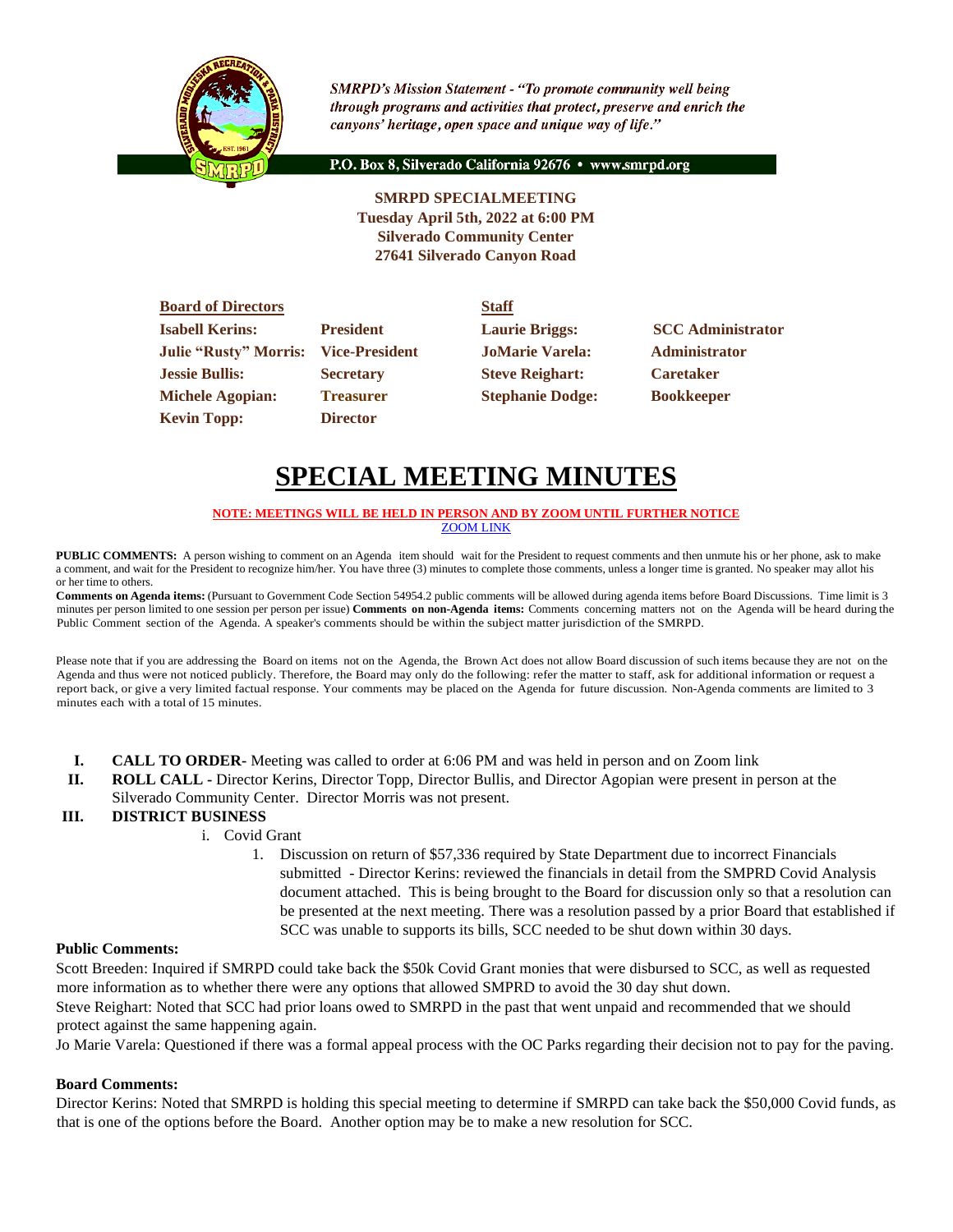Director Topp: Noted that another option may be to have SCC take out a loan for the repairs being required. On the books, SCC is profitable and able to sustain a monthly loan payment since they do not have any rent for the leased land in their overhead expenses. Director Topp: Confirmed that the prior SCC loans are still on books.

Director Kerins: Noted that our auditors have suggested that we forgive these past SCC loans and remove them from the books. Director Agopian: Mentioned that Director Kerins wrote a document that briefed the historical facts about these prior loans. Also, noted that SMRPD could add stipulations to a new loan regarding payback terms.

Director Topp: Inquired into the collateral that can be used to guarantee the payback of the loan. The Covid Grant money could be considered a down payment against the full loan amount.

Director Bullis: Requested that we have a resolution regarding the payback options if a loan is issued from SMRPD to SCC.

Director Kerins: Confirmed that appeal options were already exhausted and that SMRPD has no additional recourse.

Director Topp: Agreed to allow SCC to keep the Covid Grant funds that were already disbursed to SCC.

Director Bullis: Agreed to allow SCC to keep the Covid Grant funds that were already disbursed to SCC.

Director Kerins: Noted that SCC could use the Covid Grant money for the building repairs being requested in the short term, to allow SMRPD more time to decide future actions for the paving requirements.

Director Agopian – Mentioned that many canyon families utilize the SCC and that SMRPD should make efforts to ensure that it is not required to shut down.

- ii. Concert Series Details need to get flier ready
	- 1. Raffle

#### **Public Comments:**

Scott Breeden: Questioned if we change the program from a raffle to a donation, if prizes were still required. Zach Dupree: Confirmed the program change to donations was a great idea.

#### **Board Comments:**

Director Kerins: Advised that due to new laws, in order for SMRPD to hold a raffle at these events, SMRPD would need to be registered with the state. Offered the alternative of having a donation program rather than a raffle for this year. Confirmed that SMRPD will not need prizes for a donation program.

> 2. Food Service – Hamburger stand: Director Morris had shared it was lots of work for little money and suggested exploring option of food trucks

#### **Public Comments:**

Zach Dupree: Confirmed that food trucks were used in the past and he had to pay out of pocket since minimums were not met. Noted that he takes pride that SMRPD offers a good plate at an affordable price and that we use the hamburger stand to feed the bands and vendors during each event.

#### **Board Comments:**

Director Agopian: Advised that food truck minimums are high and that SMRPD will likely lose money this is the route taken. Also, noted that it is difficult to always expect a Board member to run the food service at these events.

Director Kerins: Confirmed that our hamburger stand is up to OC Health code requirements.

Director Topp: Confirmed that hamburger stand money was raised in the past to upgrade the stage and equipment.

Director Kerins: Agreed that we will keep the hamburger stand for the Summer concert Series.

- iii. Paving All bids submitted utilizing prevailing wage, as required. Please note difference of new material quantity depth per bid. All contractors recommend removal of old asphalt and laying of new asphalt due to quality of sub-base in lieu of slurry coating which will not hold up for long due to extent of damage. This is over the \$25,000 threshold and requires a formal bid process in accordance with Public Contract Code and SMRPD policy. Discussion on slurry versus new asphalt and Invitation for Bid process requirement.
	- 1. SMRPD
		- a. [Prestige Striping Services](https://1drv.ms/b/s!An_OKisCbP0FnEmEfPGrvHnYCBEF?e=HwWhq3)
		- b. [Carmody Construction Company](https://1drv.ms/b/s!An_OKisCbP0FnD371Md0BTss8Xgm?e=apNpWe)
		- c. [National Paving Company Inc](https://1drv.ms/b/s!An_OKisCbP0FnD9iVn9tF9XaDNYn?e=YAqaTy)
		- d. [Map](https://1drv.ms/b/s!An_OKisCbP0FnD69bNe9EcIIW4rf?e=huAcq0)
	- 2. SCC
		- a. Slurry coat versus re-asphalt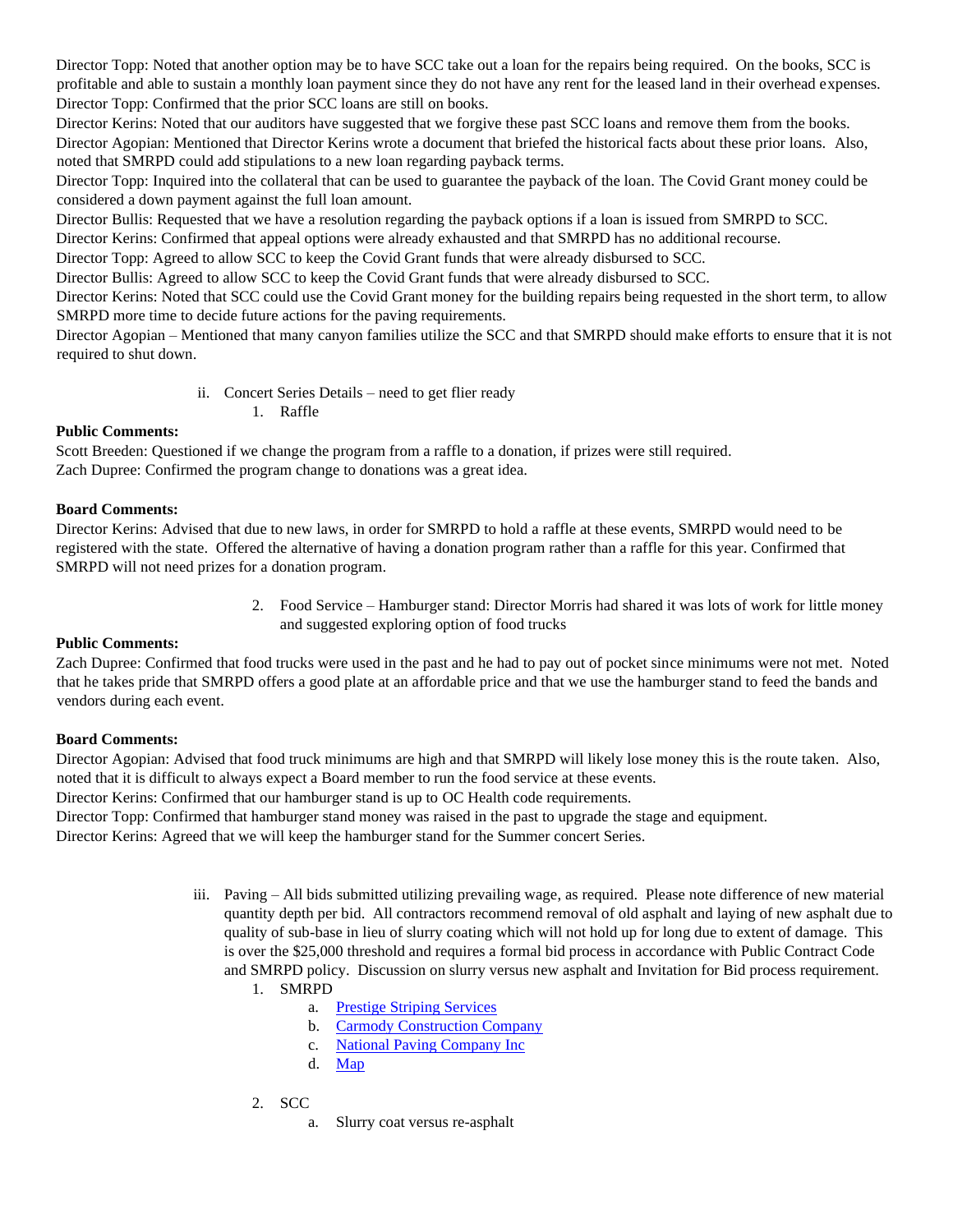- i. [Map Parking Lot](https://1drv.ms/b/s!An_OKisCbP0FnEVFzotwajFa6cH_?e=YuCNWx) and [Access Road](https://1drv.ms/b/s!An_OKisCbP0FnEa-I6abh0HmUq_n?e=bidUCR)
- ii. Re-asphalt
	- 1. [Prestige](https://1drv.ms/b/s!An_OKisCbP0FnESfIDWzhgWXQxdI?e=EBGJIs)
	- 2. [Carmody](https://1drv.ms/b/s!An_OKisCbP0FnEL5amzizuidCMo2?e=iuWNKL)
	- 3. [National](https://1drv.ms/b/s!An_OKisCbP0FnEP9lqKQ_rAOClh-?e=p1WFtu)
- iii. Slurry coat bids
	- 1. [Prestige](https://1drv.ms/b/s!An_OKisCbP0FnEfGAPRl5XvG3DaU?e=ysA189)
	- 2. [National](https://1drv.ms/b/s!An_OKisCbP0FnEgrgytZ1XBxYLd9?e=SVbuDE)

Director Kerins detailed the major repair items that were called out for repair by OC Parks in their yearly inspection as the SCC grounds are leased from OC Parks.

- Largest expense is parking lot paving. On 3/22/2022 OC Parks denied providing any financial assistance with these repairs. Despite a slurry coat being recommended by OC Parks, all three bidding contractors confirmed that a full paving was needed on the grounds. As all bids are higher than the \$25,000 threshold, a formal bidding process would need to be posted along with a scope of work.
- Additional large repairs include:
	- o Roof repairs estimated at \$13,600
	- o Painting, prep, and trellis work estimated at \$15,680
	- o Chain link fence repairs estimated at \$11,670. Note fence was burned during the Bond Fire. Director Kerins will reach out to Capri to research reimbursement of this cost
	- o Doors repairs estimated at \$4,000

#### **Public Comments:**

Jo Marie Varela: Inquired as to whether the requested repairs be broken into smaller bids.

Steve Reighart: Inquired as to whether we could break the paving repairs into sections.

#### **Board Comments:**

Director Kerins: Confirmed that the building repairs could be done individually, as smaller jobs, but that the paving needed to be completed at one time. Additionally, paving would not be able to begin until SCC is not in session, during August or September. Director Agopian: Requested information as to what items are imperative to complete immediately and if the Friends of Silverado Children's Center could assist with the repairs.

Director Kerins: Confirmed that the Friends of Silverado Children's Center are not permitted to assist with regular maintenance repairs as dictated by their bylaws.

Director Agopian: Requested more details on who issued the OC Parks denial letter and questioned if we could request assistance from the OC Board of Supervisors.

Director Kerins: Confirmed that the letter was from Ronald Inouye, CEO Real Estate, and noted that this was not within the scope of the OC Board of Supervisors.

Director Topp: Requested if our fire insurance would cover the burned fence repairs.

Director Kerins: Agreed that this was something we should research further and will inquire with insurance provider. Director Kerins will put together the Invitation to Bid package for next meeting.

# iv. [Board Member and Employee Seminar, Conference, Continuing Education Reimbursement Policy](https://1drv.ms/w/s!An_OKisCbP0FnEzvFbvZQxuaUcWQ?e=AIEJAr)

# **ACTION ITEM #3 : [RESOLUTION 4052022-1](https://1drv.ms/w/s!An_OKisCbP0FnEuYvrc4FWAdg--S?e=QP9ual) – BOARD MEMBER AND EMPLOYEE SEMINAR, CONFERENCE, CONTINUING EDUCATION REIMBUSREMENT POLICY**

#### **Board Comments:**

Director Kerins: Noted that most agencies have similar education policies. Confirmed that the base rate for hotels for the CARPD conference is \$150 per night.

Director Bullis: Questioned whether the \$500 is per conference or per year.

Director Kerins: Confirmed that the \$500 is an annual limit; however, if the \$500 threshold is met, additional conferences can be presented to the Board for approval. Noted the importance of the Board members to gain more education to understand the requirements of Special Districts like SMRPD.

**3 rd Action: Director Kerins conducted a roll-call vote to approve Resolution #4052022-1 Board Member and Employee Seminar, Conference, Continuing Education Reimbursement Policy as presented. Director Bullis voted aye. Director Agopian voted aye. Director Kerins voted aye. Director Topp voted aye. Director Morris was not present. Motion passes.**